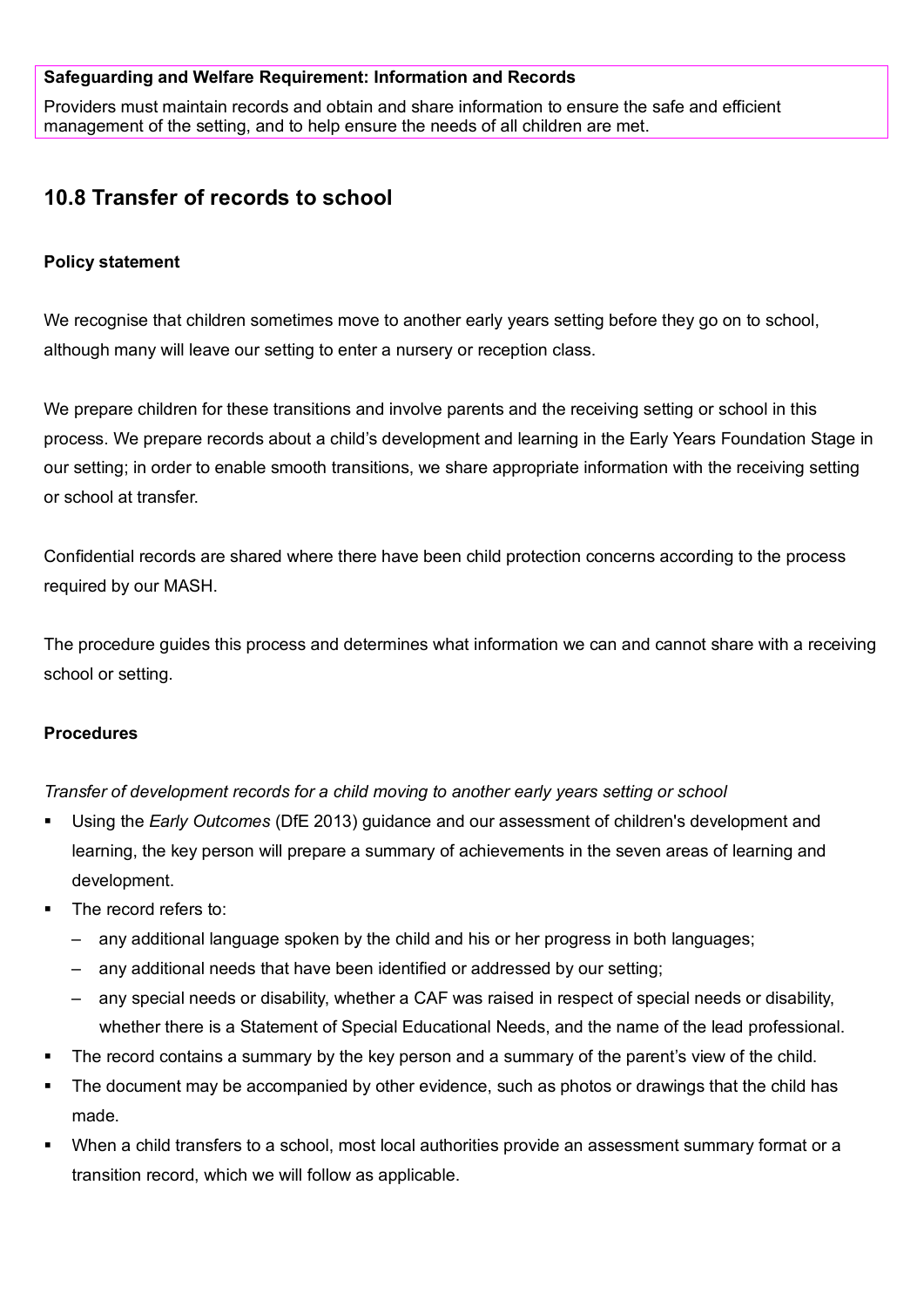**If there have been any welfare or protection concerns, we place a star on the front of the assessment** record.